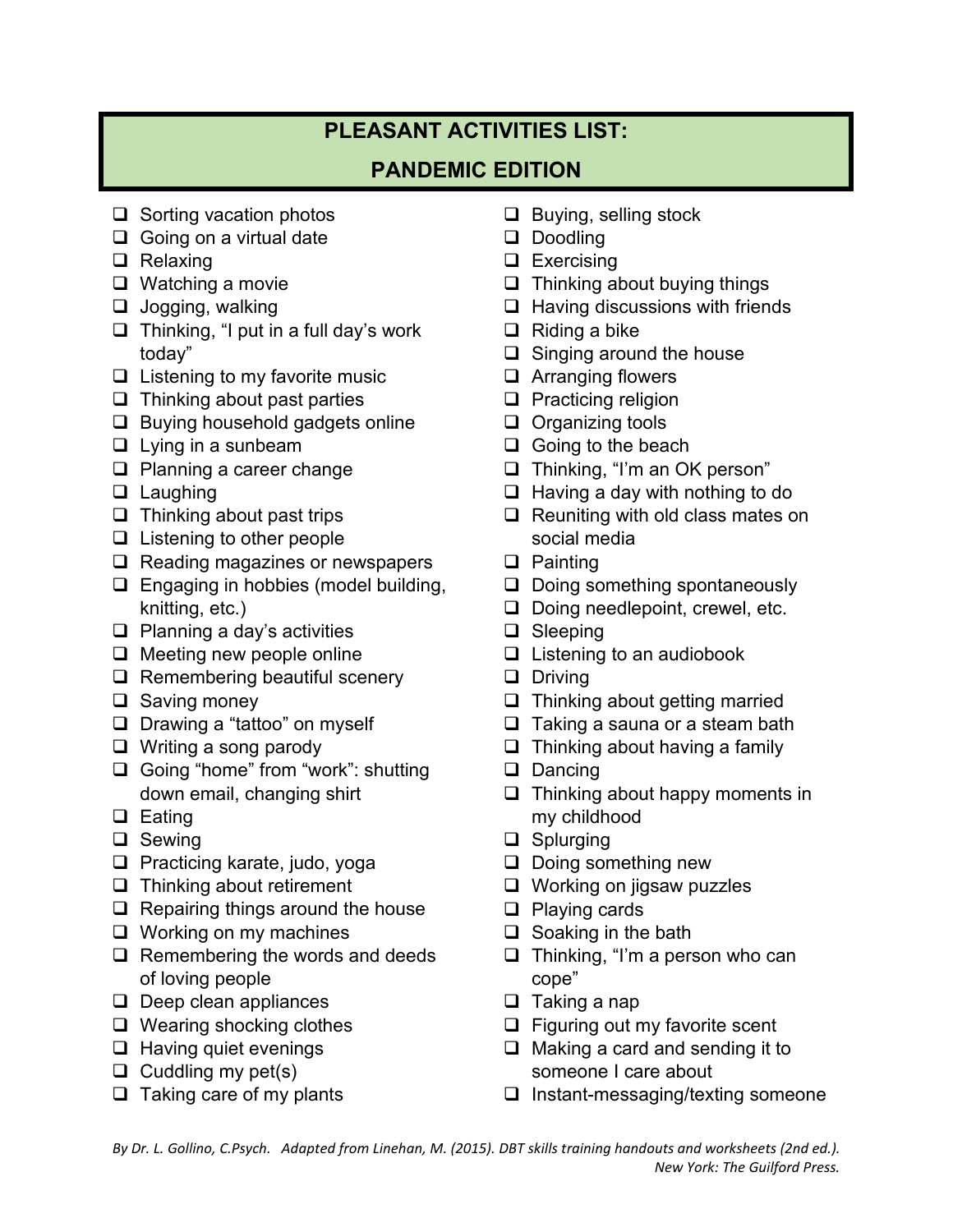- □ Playing a board game
- $\Box$  Putting on favorite clothing
- □ Drinking a smoothie slowly
- $\Box$  Thinking, "I am doing well right now"
- $\Box$  Putting on makeup
- □ Working on my car
- □ Planning how to get out of debt (applying for funding, creating a budget etc.)
- □ Thinking about a friend's good qualities
- $\Box$  Completing something I feel great about
- $\Box$  Surprising someone with a favor
- □ Surfing the Internet
- $\Box$  Playing video games
- $\Box$  E-mailing friends
- **D** Planning a career
- $\Box$  Going walking or sledding in a snowfall
- $\Box$  Trimming my own hair
- $\Box$  Solving riddles
- $\Box$  Installing new software
- $\Box$  Buying music
- □ Watching sports on TV
- $\Box$  Meditating
- □ Following an online tutorial
- $\Box$  Taking care of my pets
- Doing volunteer service
- □ Watching funny videos/comedies
- **Q** Working in my garden
- □ Blogging
- $\Box$  Fighting for a cause
- □ Conducting experiments
- **Q** Putting lotion on myself/others
- $\Box$  Expressing my love to someone
- Going on nature walks, exploring (hiking away from known routes)
- $\Box$  Playing a visual/spatial game
- $\Box$  Political discussions with friends
- $\Box$  Joining or forming a band
- $\Box$  Learning to do something new
- $\Box$  Listening to the sounds of nature
- $\Box$  Looking at the moon or stars
- $\Box$  Taking an online class
- $\Box$  Outdoor work in my yard (cutting or chopping wood, farm work)
- $\Box$  Creating memes
- $\Box$  Sorting clothes
- $\Box$  Playing in the sand, a stream, the grass; kicking leaves, pebbles, etc.
- $\Box$  Protesting social, political, or environmental conditions
- $\Box$  Reading cartoons or comics
- $\Box$  Reading sacred works
- $\Box$  Thinking how it will be when I finish school
- $\Box$  Dying my hair
- $\Box$  Creating art with photography
- Rearranging or redecorating my room or the house
- $\Box$  Thinking about how much I've grown
- $\Box$  Snowmobiling or riding a dune buggy/ ATV
- $\Box$  Writing silly poems
- $\Box$  Social networking
- $\Box$  Soaking in the bathtub
- □ Learning or speaking a foreign language
- $\Box$  Dressing up my pet(s)
- $\Box$  Talking on the phone
- □ Composing or arranging music
- $\Box$  Baking
- $\Box$  Browsing Wikipedia
- □ Sorting your change
- $\Box$  Playing a math game
- □ Making paper dolls
- $\Box$  Telling a joke
- **Q** Teaching someone something new
- □ Making someone laugh
- $\Box$  Telling someone about my day
- $\Box$  Doing my nails
- □ Asking someone about their day
- □ Colouring
- $\Box$  Checking in on people who are sick, isolated, or in trouble